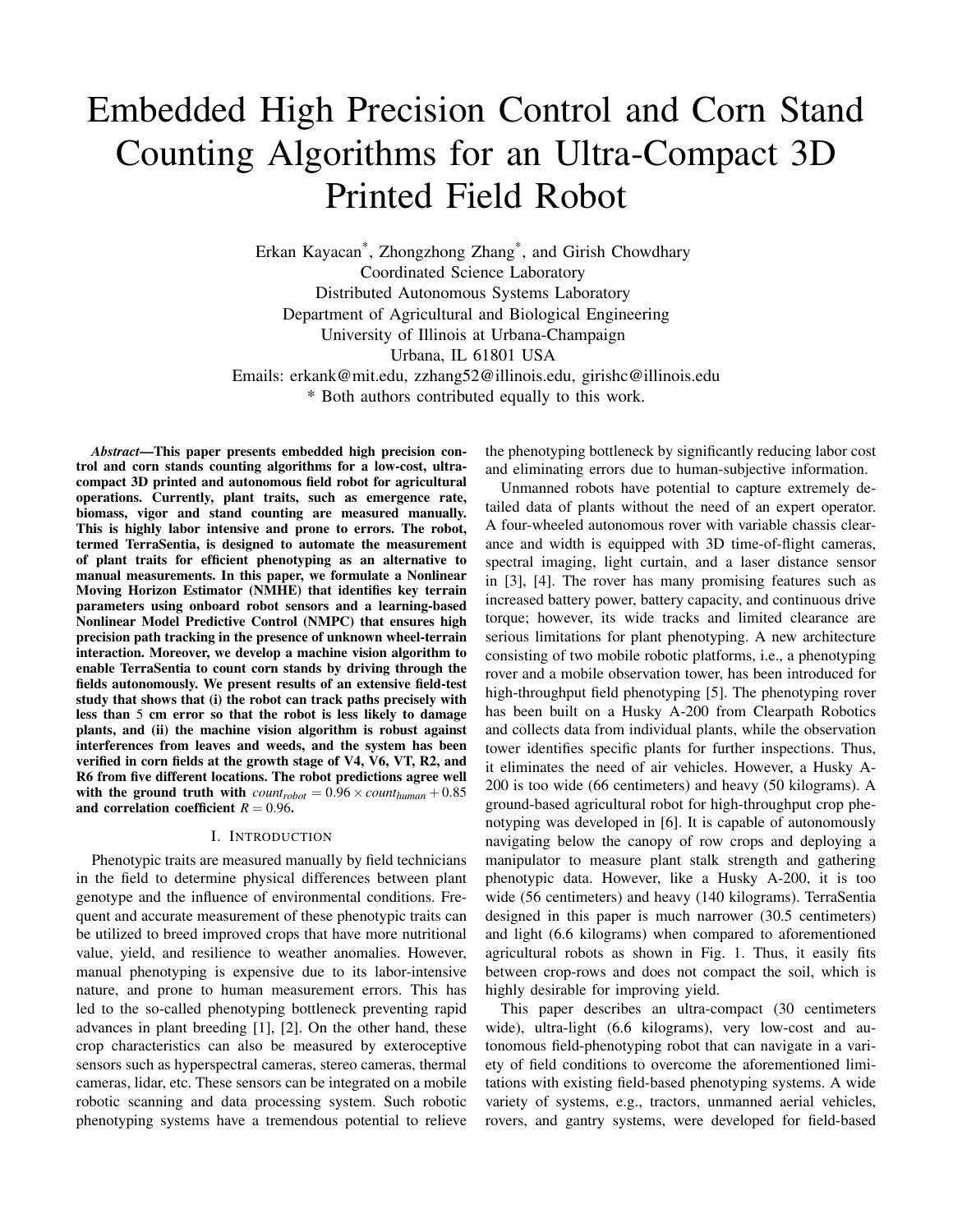

Fig. 1. The ultra-compact 3D printed field robot, termed TerraSentia, in soybean breeding plots in Energy Farm, Urbana, IL, USA.

phenotyping. However, these systems have many limitations, including high operational and maintenance costs, low coverage area, safety, logistically difficult to maintain internal combustion engines or the need for experienced operators [7]. On the other hand, the ultralight robot described here mitigates many of these challenges, yet, it leads to a uniquely challenging control problem in uneven and unstructured terrain in crop fields. The difficulties in control arise from complex and unknown wheel-terrain interaction (described in detail in Section II-A) and wheel slip. In this paper, a Nonlinear Moving Horizon Estimator (NMHE) that identifies key terrain parameters using onboard robot sensors, and a learning-based Nonlinear Model Predictive Control (NMPC) that enables high accurate tracking are developed to ensure autonomous highprecision robot mobility in off-road terrain.

The other significant contribution of this study is a novel real-time machine vision algorithm that can estimate plant stand count from image sequences obtained from a side-facing camera on an ultra-compact ground robot. This algorithm is demonstrated on the challenging problem of counting corn (Zea mays or Maize) plants in field-conditions; however, the algorithm may also be re-purposed to count other plants, including Sorghum, Wheat, Soybean, or vegetables. The algorithm leverages a cutting-edge convolution neural network architecture that runs efficiently on mobile platforms. Deep learning methods have been shown capable of recognizing complex structures and features in the presence of heavy noise. Today, deep neural networks are approaching human level at image recognition on Internet data [8]–[11]. However, no machine-vision based (whether utilizing deep-learning or not) corn stand counting algorithm currently exists that is robust to real-world noise, varying lighting conditions, and implementable in real-time on an autonomous ground robot. Moreover, the algorithm is data-efficient so that it does not

need gigabytes of corn-stand data to be utilizable in practice. This is achieved through adopting transfer learning. A support vector machine (SVM) classifier is trained to classify the features extracted from a convolutional neural network with pre-trained weights. The result is a robust stand-counting algorithm where the only sensor needed is a low-cost  $(<$ \$30) RGB camera. Our extensive field trials show that the detection is robust against noises such as corn leaves, weeds, varying lighting conditions, and residues from the previous year. Our system achieves high accuracy and reliability throughout the growing season.

This paper is organized as follows: The developed NMHE-NMPC framework for high precision control of the ultracompact mobile robot in off-road terrain is described in Section II. The developed real-time machine vision algorithm for corn stand counting is given in Section III. Field results are given in Section IV, and Section V concludes the paper.

#### II. HIGH PRECISION CONTROL ALGORITHM

#### *A. System Model*

The effect of terrain characteristics on robot performance and wheel require special attention in field-robot design because the wheels are the unique connections between the ground and robot, and nearly all forces and moments applied to the robot are transmitted through the wheels [12], [13]. Due to the wheel-terrain interaction dynamics, soil characteristic plays a vital role in determining vehicle speed and steering, which in turn are utilized for developing traction control algorithms. The knowledge of soil parameters of unknown terrain is then advantageous for improving vehicle performance [14]–[18]. In particular for lightweight robots meant for persistent field use, like TerraSentia robot described here, careful design of control algorithms is necessary to ensure that the robot does not tread over plants due to loss of precision due to unaccounted for wheel-soil interaction.

A system model including traction parameters is developed theoretically and used to establish an effective control law for the 3D printed field robot traveling on rough terrain in this paper. An adaptive nonlinear kinematic model is derived for the ultra-compact 3D printed field robot as an extension of the traditional kinematic model as follows:

$$
\begin{bmatrix} \dot{x} \\ \dot{y} \\ \dot{\theta} \end{bmatrix} = \begin{bmatrix} \mu v \cos \theta \\ \mu v \sin \theta \\ \kappa \omega \end{bmatrix}
$$
 (1)

where *x* and *y* are the position of the field robot,  $\theta$  is the yaw angle,  $\nu$  is the wheel speed,  $\omega$  is the yaw rate, and  $\mu$ and  $\kappa$  are the traction parameters. The difference between the traditional and developed model above is two slowly changing traction parameters. These parameters provide us a learning mechanism that can be used to minimize deviations between the real-time system and ultra-compact 3D printed field robot with an online parameter estimator. It is noted that they must be between zero and one. If the traction parameters are equal to 1, i.e.,  $\mu = \kappa = 1$ , there exist no longitudinal or side (lateral) slips. The percentages of the longitudinal and side slips can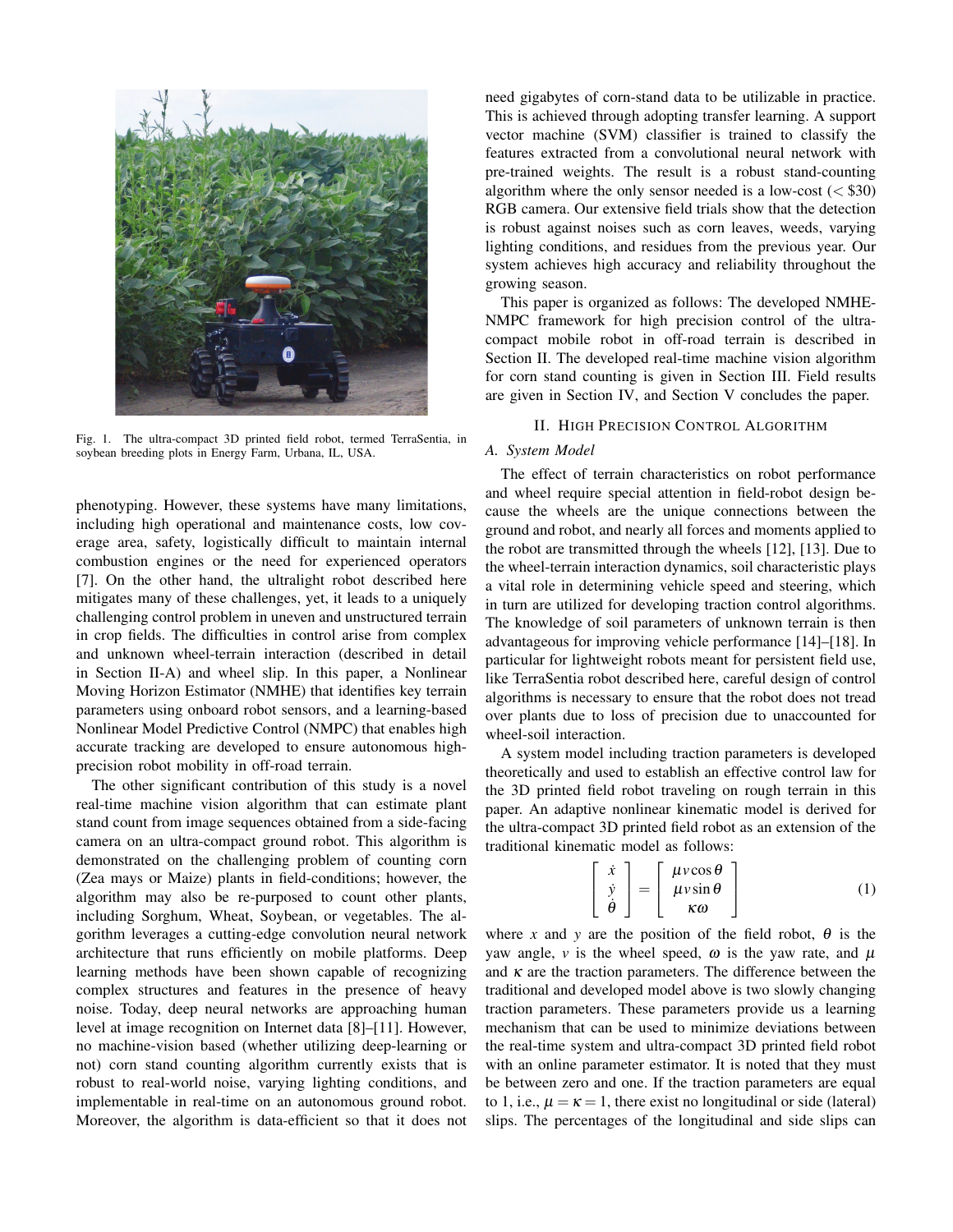be respectively found as  $1 - \mu$  and  $1 - \kappa$ . It is assumed that only a fraction of the realized speed and yaw rate translates into actual vehicle motion. These fractions are given by  $\mu$  and κ, and determine the effective speed µ*v* and yaw rate κω. To avoid bias, these parameters should be estimated along with the full system state in each iteration based on a number of past measurements.

In this paper, the nonlinear system and measurement models are represented by the following equations:

$$
\dot{\xi}(t) = f\Big(\xi(t), u(t), p(t)\Big), \quad z(t) = h\Big(\xi(t), u(t), p(t)\Big) \tag{2}
$$

where  $\xi \in \mathbb{R}^{n_{\xi}}$  is the state vector,  $u \in \mathbb{R}^{n_u}$  is the control input,  $p \in \mathbb{R}^{n_p}$  is the system parameter vector,  $z \in \mathbb{R}^{n_z}$  is the measured output,  $f(\cdot,\cdot,\cdot): \mathbb{R}^{n_{\xi}^2+n_u+n_p} \longrightarrow \mathbb{R}^{n_{\xi}}$  is the continuously differentiable state update function and  $f(0,0,p) = 0 \forall t$ , and  $h: R^{n_{\xi}+n_u+n_p} \longrightarrow R^{n_{\xi}}$  is the measurement function. The derivative of  $\xi$  with respect to *t* is denoted by  $\dot{\xi} \in \mathbb{R}^{n_{\xi}}$ . The state, parameter, input and output vectors are respectively denoted as follows:

$$
\xi = \begin{bmatrix} x & y & \theta \end{bmatrix}^T, \quad p = \begin{bmatrix} v & \mu & \kappa \end{bmatrix}^T
$$
  
 
$$
u = \boldsymbol{\omega}, \quad z = \begin{bmatrix} x & y & v & \boldsymbol{\omega} \end{bmatrix}^T
$$
 (3)

#### *B. Nonlinear Moving Horizon Estimation*

Although model-based controllers need full state and parameter information to generate a control signal, the number of sensors is less than the number of measurable states and parameters in practice. Therefore, state estimators are required to estimate immeasurable states and parameters. Extended Kalman filter is the most well-known state-estimation method for nonlinear systems. However, EKFs are not capable of dealing with constrained nonlinear systems [19]. As can be seen in (2), the traction parameter estimates play a vital role for the ultra-compact 3D printed robot, and there exist constraints on these parameters, which makes Extended Kalman filter inconvenient for our system. Nonlinear Moving Horizon Estimation (NMHE) approach has a capability of dealing with constraints on state and parameter and is formulated for the ultra-compact 3D printed robot as follows:

$$
\min_{\xi(t), p, u(t)} \quad \frac{1}{2} \left\{ \left\| \begin{array}{cc} \hat{\xi}(t_{k-N_e+1}) - \xi(t_{k-N_e+1}) & \right\|_{H_N}^2 \\ \hat{p} - p & \right\|_{H_N} \\ + \sum_{i=k-N_e+1}^k \|z_m(t_i) - z(t_i)\|_{H_k}^2 \right\} \\ \text{s. t.} \quad \dot{\xi}(t) = f(\xi(t), u(t), p) \\ z(t) = h(\xi(t), u(t), p) \\ 0 \le \mu \text{ and } \kappa \le 1 \qquad \forall t \in [t_{k-N_e}, t_k]
$$

where the deviations of the state and parameter estimates before the estimation horizon are minimized by a symmetric positive semi-definite weighting matrix  $H_N$ , and the deviations of the measured and system outputs in the estimation horizon are minimized by a symmetric positive semi-definite weighting matrix  $H_k$  [20]. The estimation horizon is represented by  $N_e$ , and lower and upper bounds on the traction parameters  $\mu \kappa$  are respectively defined as 0 and 1. The objective function in the NMHE formulation consists of two parts: the arrival and quadratic costs. The arrival cost stands for the early measurements  $t = [t_{0,k-N_e}]$ , and the quadratic cost stands for the recent measurements  $t = [t_{k-N_e+1,k}]$ .

The measurements have been perturbed by Gaussian noise with standard deviation of  $\sigma_x = \sigma_y = 0.03$  m,  $\sigma_\omega = 0.0175$ *rad*/*s*,  $\sigma_v = 0.05$  *m*/*s* based on experimental analysis. Therefore, the following weighting matrices  $H_k$  and  $H_N$  are used in the NMHE:

$$
H_k = diag(\sigma_x^2, \sigma_y^2, \sigma_v^2, \sigma_{\omega}^2)^{-1}
$$
  
= diag(0.03<sup>2</sup>, 0.03<sup>2</sup>, 0.5<sup>2</sup>, 0.35<sup>2</sup>)<sup>-1</sup>  

$$
H_N = diag(x^2, y^2, \theta^2, v^2, \mu^2, \kappa^2)^{-1}
$$
  
= diag(10.0<sup>2</sup>, 10.0<sup>2</sup>, 0.1<sup>2</sup>, 1.0<sup>2</sup>, 0.25<sup>2</sup>, 0.25<sup>2</sup>)<sup>-1</sup> (5)

The inputs to the NMHE algorithm are the position values coming from the global navigation satellite system, the velocity values coming from the encoders mounted on the DC motors and the yaw rate values coming from the gyro. The outputs of NMHE are the position in x- and y-coordinate system, the yaw angle, the wheel velocity and the traction coefficients. The estimated values are then fed to the NMPC.

#### *C. Nonlinear Model Predictive Control*

Nonlinear Model Predictive Control (NMPC) approach is the most well known control method for system with fast dynamics. The reason is that NMPC has the capability of dealing with hard constraints on state and input, and online optimization allows updating cost, model parameters, constraints [21], [22]. The following finite horizon optimal control formulation for the ultra-compact 3D printed robot is solved to obtain the current control action by using current states and parameters of the system as initial state:

$$
\min_{\xi(t), u(t)} \quad \frac{1}{2} \Big\{ \Big\{ \sum_{i=k+1}^{k+N_c-1} \|\xi_r(t_i) - \xi(t_i)\|_{Q_k}^2 + \|u(t_i)\|_R^2 \Big\} \\ \quad + \|\xi_r(t_{k+N_c}) - \xi(t_{k+N_c})\|_{Q_N}^2 \Big\} \\ \text{s. t.} \quad \xi(t_k) = \hat{\xi}(t_k) \\ p = \hat{p}(t_{k-N_c+1}) \\ \dot{\xi}(t) = f(\xi(t), u(t), p) \\ \quad - 0.1 \text{ rad/s } \le \omega(t) \le 0.1 \text{ rad/s } t \in [t_k, t_{k+N-1}] \tag{6}
$$

where  $Q_k \in \mathbb{R}^{n_{\xi} \times n_{\xi}}$ ,  $R \in \mathbb{R}^{n_u \times n_u}$  and  $Q_N \in \mathbb{R}^{n_{\xi} \times n_{\xi}}$  are symmetric and positive semi-definite weighting matrices, ξ*<sup>r</sup>* is the state reference,  $\xi$  and *u* are the states and inputs,  $t_k$  is the current time,  $N_c$  is the prediction horizon,  $\hat{\xi}(t_k)$  is the current state estimates and  $\hat{p}(t_{k-N_e+1})$  is the current parameter estimates. The first term in the cost function is the stage cost and it is the cost throughout the prediction horizon. The second term in the cost function is the terminal penalty and it is the cost at the end of the prediction horizon. The terminal penalty is stated for stability reasons [23]. The weighting matrices *Q<sup>k</sup>* ,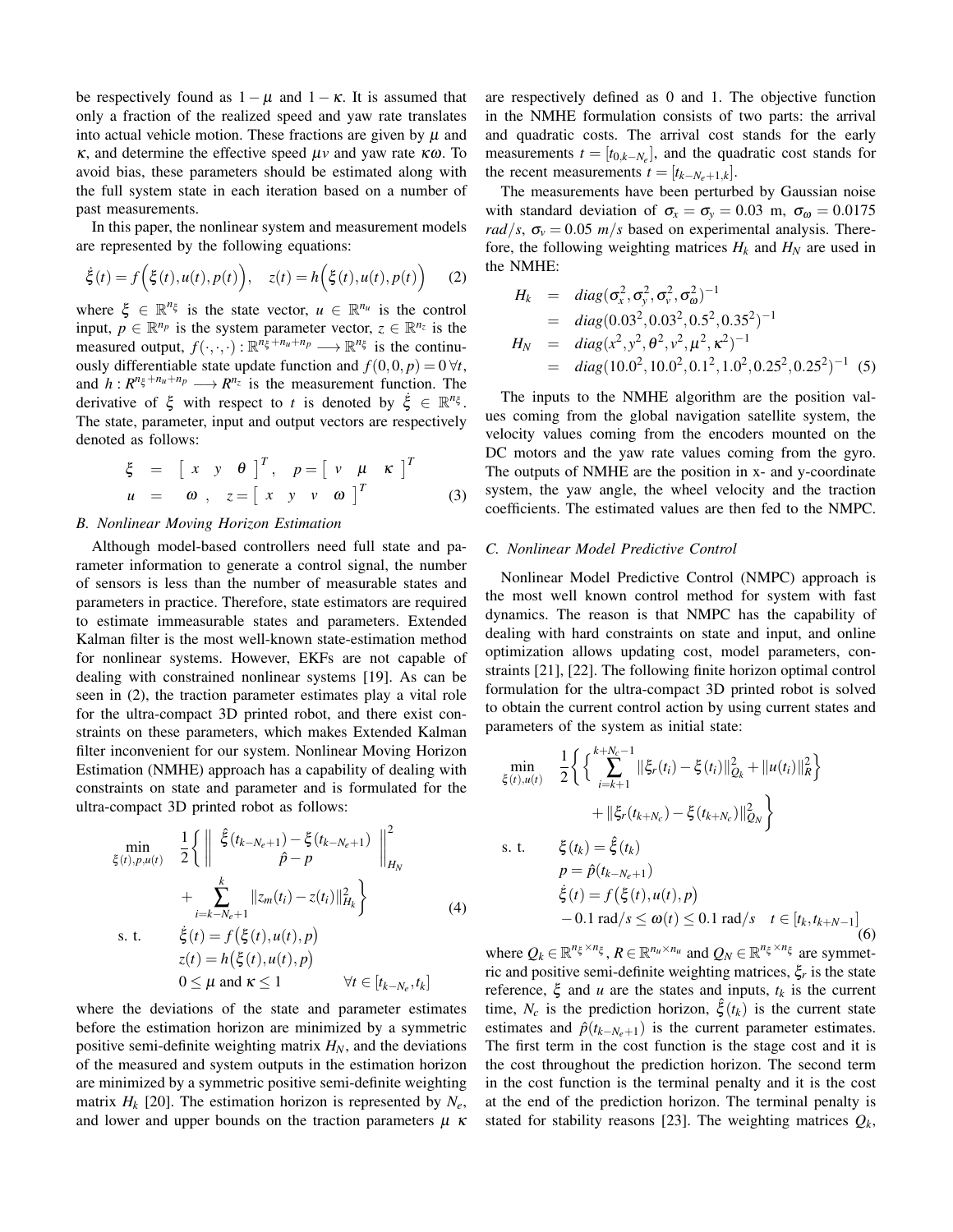*R* and *Q<sup>N</sup>* are selected as follows:

$$
Q_k = diag(1, 1, 1), \quad R = 1 \text{ and } Q_N = 10 \times Q_k
$$
 (7)

The first element of the optimal control sequence is applied to the system:

$$
u(t_{k+1}, \xi_{k+1}) = u^*(t_{k+1})
$$
\n(8)

and then the procedure is repeated for future sampling times by shifting prediction horizon for the subsequent time instant. It is important to remark that the control input  $u^*(t_{k+1})$  is precisely the same as it would be if all immeasurable states and parameters acquire values equal to their estimates based on the estimation up to current time  $t_k$  due to the certainty equivalence principle.

The state reference for the 3D printed robot is dynamically changing online and defined as follows:

$$
\xi_r = [x_r, y_r, \theta_r]^T
$$
\n(9)

where  $x_r$  and  $y_r$  are the position references,  $\omega_r$  is the yaw rate reference calculated from the position references as follows:

$$
\theta_r = \operatorname{atan2}(\dot{y}_r, \dot{x}_r) + \lambda \pi \tag{10}
$$

where  $\lambda$  describes the desired direction of the 3D printed field robot (  $\lambda = 0$  for forward and  $\lambda = 1$  for backward).

# *D. Solution Methods*

NMHE and NMPC methods for systems require online solutions of nonlinear least square optimization problems at each sampling time [24]. In this study, a single solution method, consisting of a fusion between multiple shooting and generalized Gauss-Newton methods, has been used to solve both optimization problems [25]. This approach is valid because the formulation of NMPC problem is akin to that NMHE problem. The generalized Gauss-Newton method derived from the classical Newton method was developed for least-squared problems. This method is advantageous because it does not require difficult computations of the second derivatives; however, it is challenging to foreknow the number of iterations to reach a solution of the desired accuracy. To overcome this challenge, the solution proposed in [26] has been used where the number of Gauss-Newton iterations is restricted to 1, and the initial value of each optimization problem takes on the value of the previous one intelligently. Hence, this improves the convergence of the Gauss-Newton method.

In this paper, the Gauss-Newton iteration is divided into two parts: preparation and feedback parts. The preparation parts are executed before the feedback parts, and the feedback part is executed after measurements for NMHE and estimates for NMPC are available. In the preparation part, the system dynamics are integrated with the previous solution, and objectives, constraints, and corresponding sensitives are evaluated. In the feedback part, a single quadratic program is solved with the current measurements for the NMHE and the current estimates for the NMPC. Thus, new estimates for the NMHE and new control signals for the NMPC are obtained. Compared to the classical method, this method minimizes feedback

delay and produces similar results with higher computational efficiency.

# III. CORN STAND COUNTING ALGORITHM

Conventional machine learning techniques require considerable domain-specific expertise to carefully design a feature extractor to transform raw data (e.g., pixel values of an image) into appropriate feature space where classifiers can detect patterns in the input. In contrast, Deep learning is a set of methods that allow end-to-end training and prediction. Deep learning models take raw data input and automatically learn the representations from the data's internal structure. Typically a deep learning model consists of multiple modules each of which slightly increases the level of abstraction from the previous representation. When enough such modules are used, very intricate structures can be learned such that relevant patterns are recognized whereas irrelevant variations are suppressed. Deep learning has made tremendous progress in areas that have confounded traditional machine learning for many years including image recognition [9], [11]. However, deep learning requires a lot of human-labeled images, unfortunately, this is something that is rather expensive to obtain. In this paper, we combine convolutional neural network (Section III-A) and support vector machine (Section III-B) via transfer learning to recognize corn plants using very few labeled images.

Recognition alone is not sufficient to count plants on a moving robot since it is difficult to distinguish different corn plants to avoid double-counting. To address this issue, we utilize motion estimation techniques to determine the number of plants that have passed through a fixed Region Of Interest (ROI). Details of this algorithm are given in Section III-D.

# *A. Convolutional Neural Network*

It is important to maintain a good balance between performance and efficiency on algorithm to be implemented on mobile platforms, such as robots. MobileNets [27] is a family of networks specially developed for mobile and embedded applications. Due to the use of depthwise separable convolution that requires between 8 to 9 times less computation than standard convolution, the model runs significantly faster than its more complicated counterparts with only slight accuracy compromise. The network parameters are pre-trained on the ImageNet Large Scale Visual Recognition Competition (ILSVRC) dataset [28] with fully connected and softmax layer in the original model replaced by SVM for classification.

### *B. Support Vector Machine*

Support Vector Machine (SVM) is a widely used model for classification [29]–[34]. The model constructs a hyperplane that maximizes the distance between the decision boundaries and any data point. The convexity of its loss function gives SVM desirable advantage over other methods such as feedforward neural network that suffers from the existence of multiple local minima and the need for a large dataset to ensure convergence [35], [36]. Therefore, we chose to replace the fully connected layer in the MobileNet with SVM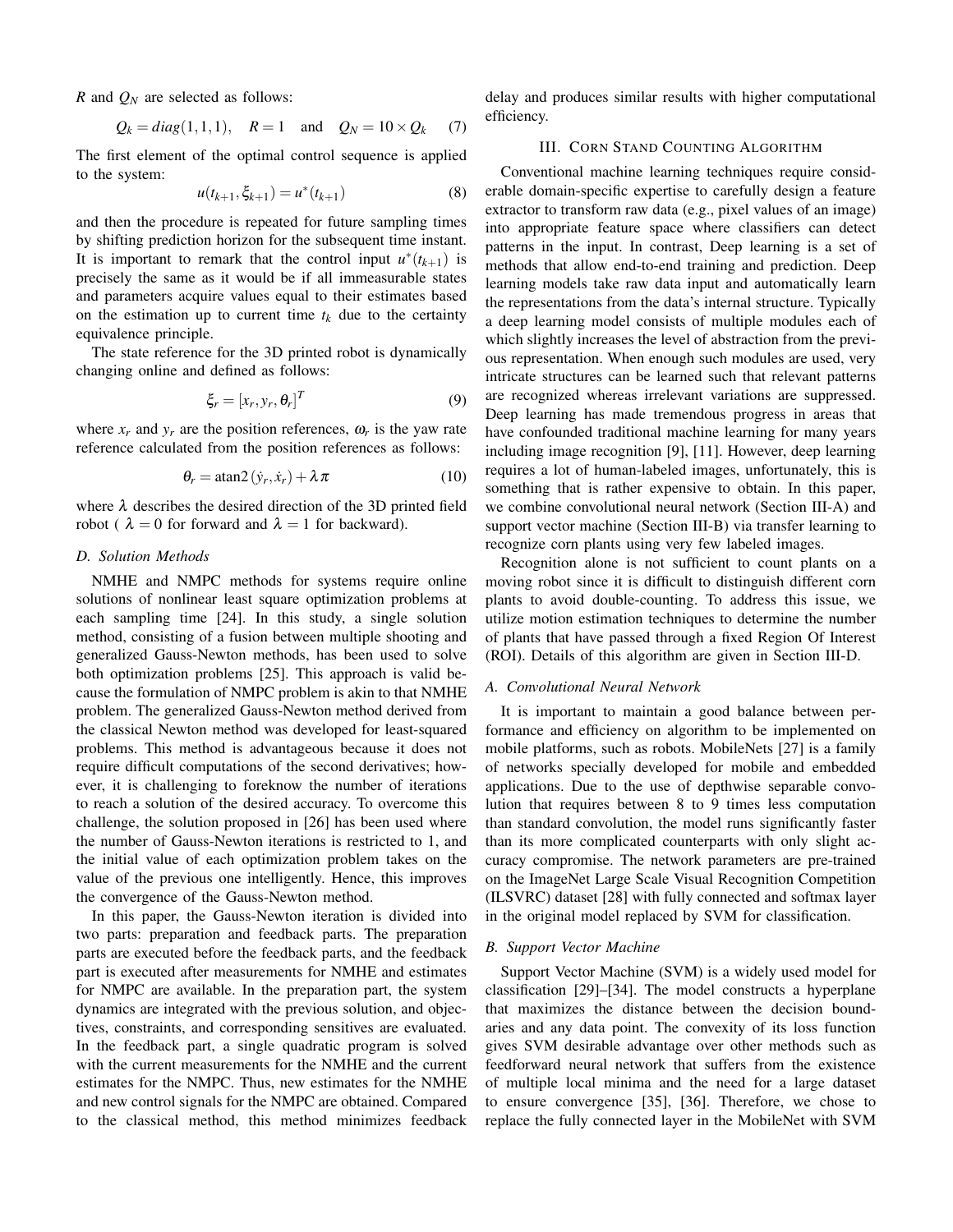Algorithm 1: Counting algorithm

**Input** :  $I_1, \ldots, I_n := \text{image frames}$ **Parameter:**  $k :=$  average window size;  $w := \text{ROI width in pixels};$  $d := \text{image translation in pixels}$ **Output** :  $C := \text{Corn stand count}$ **Initialize** :  $C = 0$ ;  $d = 0$ foreach *I<sup>t</sup>* do Extract features by ConvNet  $\rightarrow f_i \in \mathbb{R}^{1024}$ ; Classify by  $SVM \rightarrow y_i \in \{-1, 1\};$ Average with neighboring images  $\hat{y}_i \leftarrow \frac{\sum_{i=k}^{i+k} y_i}{2k+1}$  $\frac{2k+1}{2k+1}$ ; if  $\hat{y}_i > 0$  then Estimate translation from  $I_{t-1}$  to  $I_t \rightarrow d_t$ ;  $d \leftarrow d + d_t;$ end else if  $\hat{y}_{i-1} > 0$  then multiplicity  $M \leftarrow \frac{d}{w}$ ;  $C \leftarrow C + M;$  $d \leftarrow 0;$ end end end

for better performance on limited data. The kernel functions of the SVM transform input data from the latent feature space of the deep network to a higher dimensional smooth Reproducing Kernel Hilbert Space. This enables the SVM to classify non-linearly separable features despite being a linearin-the-parameter classifier.

#### *C. Training*

Images are captured by the side facing camera on the robot throughout the growing season. The camera slightly points downward so that only the closest row is visible. Patches are cropped from the images and labeled according to the presence or absence of corn as positive and negative samples, respectively. The number of training and testing samples listed in Table I. We also employ data augmentation to increase the training data further. Images are rotated  $(\pm 10^{\circ})$ , zoomed (88 % to 112%), vertically shifted  $(\pm 15\%)$ , and horizontally flipped. Each image is augmented by 16-fold via randomly drawing transformations from the list.

The weights for the MobileNet are kept constant during transfer learning. The hyper-parameter for SVM is determined by grid search and cross-validation implemented in Python package scikit-learn [37]. Linear kernel and Radial Basis Function (RBF) kernel are investigated. The values of hyperparameters that we consider in this study are listed Table II . All combinations are exhausted to identify the optimal parameters.

TABLE I NUMBER OF TRAINING AND TESTING SAMPLE AT EACH GROWTH STAGE.

|          |          | V4        | VT  | R <sub>2</sub> | R6  |
|----------|----------|-----------|-----|----------------|-----|
| Training | positive | 348       | 328 | 519            | 263 |
|          | negative | 416       | 304 | 310            | 291 |
| Testing  | positive | 89        | 83  | 130            | 66  |
|          | negative | 105<br>77 | 78  | 73             |     |

| TABLE II                                        |  |  |  |  |
|-------------------------------------------------|--|--|--|--|
| SVM HYPER-PARAMETERS TESTED IN THE GRID SEARCH. |  |  |  |  |

| Linear                   | RBF                                           |
|--------------------------|-----------------------------------------------|
| $\vert$ 1, 10, 100, 1000 | 1, 10, 100, 1000                              |
| N/A                      | $10^{-2}$ , $10^{-3}$ , $10^{-4}$ , $10^{-5}$ |

# *D. Motion Estimate*

Instead of classifying the whole image, we focus on a fixed region of interest (ROI) whose size is slightly less than the average plant spacing. In the majority of the time, only single corn plant appears in the ROI as in Figure 2(a). The classification results then form a time series of alternating step function where each plateau represents a corn plant. However, when the gap between two neighboring plants is smaller than the ROI, we compute the horizontal translation *T* between two consecutive frames  $I_1$  and  $I_2$  when a positive signal of the binary classification is present. If the ROI finishes scanning through a corn before encountering the next one as in most cases, *T* should approximately equal to ROI width *w*. In the case that adjacent corn plants are close,  $T = (n-1)d + w$ , where  $n$  is the number of plants,  $d$  is the distance between neighboring plants as shown in Fig. 2(b). If we further assume that *d* is not much smaller than *w*, then  $n \approx \frac{T}{w}$ . In real-time implementations, taking the ratio results in a floating point number that is rounded towards the nearest integer. In other words, the inequality (11) must be held. For instance  $n = 2$ , the algorithm can correctly count two nearby corn plants as long as their distance is not smaller than half of the ROI width. The lower bound on *d* increases as the number of adjacent corn plants *n*. But based on our observation, in most cases *n* is less than 5.

$$
n - 0.5 \le \frac{T}{w} \le n + 0.5, \quad \frac{n - 1.5}{n - 1} \le \frac{d}{w} \le \frac{n - 0.5}{n - 1}
$$
 (11)  
IV. FIELD RESULTS

# *A. Real-time Results for Navigation*

Linear controllers cannot achieve good trajectory tracking performance on uneven terrain if the system starts off-track [38]. As shown in Fig. 3(a), after the 3D printed field robot is started off-track, it is capable of reaching to the reference trajectory and staying on-track. One of the major problems of such GNSS-based navigated outdoor robots is the missing data values from the satellites. This drawback is inevitable for Real-Time Kinematic (RTK) GNSSs, and the control algorithm has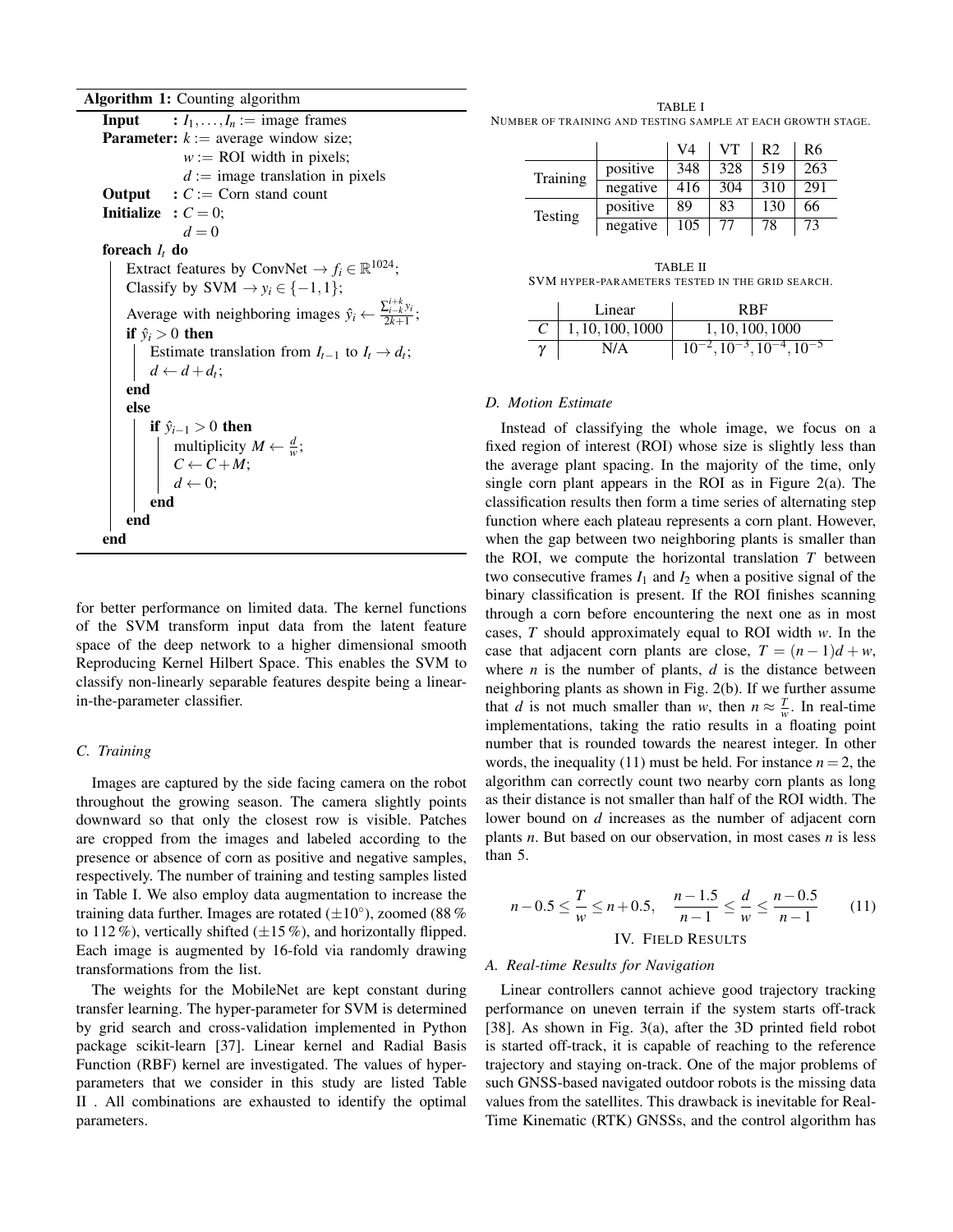

(a) Single corn appears in the ROI (b) Two corn plants appear in the at a time  $(w < d)$ ROI at the same time  $(w > d)$ 

Fig. 2. Examples of: (a) normal cases where a single corn appears in the ROI. The relative motion between the camera and corn  $T \approx w$ ; (b) exceptions where neighboring corn plants are too close to be separated In this case,  $T \approx d + w$ .

to be robust to cope with missing data points. As can be observed from Fig. 3(a), although there were 35 missing data points within 1850 data points throughout the experiment, high accurate trajectory tracking performance has been achieved by the NMHE-NMPC framework.

The Euclidean error is shown in Fig. 3(b). The mean value of the Euclidean error after staying on-track is 0.0423 m. The NMPC benefits from traction parameters estimated by the NMHE and results in highly accurate tracking performance so that the Euclidean error is less than 10 cm. The number of violations is shown in Fig. 3(c). The results of multiple experiments indicate that the NMHE-NMPC framework does not violate this error constraint. This demonstrates the capability of the NMHE-NMPC framework.

The traction parameters estimates are shown in 3(d) and within the upper and lower bounds specified in  $(6)$ . It is clearly seen that they consistently stay close the upper bound and stabilize at values which ensure stable trajectory. It is to be noted that if the soil conditions are unchanging, then hard-coding might result in more accurate trajectory tracking performance. However, the soil conditions are dynamically changing in practice.

The measured and estimated speeds of the ultra-compact 3D printed field robot are shown in Fig. 3(e). As can be seen, the robot has a constant speed, and the NMHE is capable of dealing with noise on the measurements. It is to be noted that some estimated speed values between 300 and 350 seconds are larger than measurements. The reason is that there are missing GNSS measurements as shown in Fig. 3(a). If GNSS measurement is invalid, previous valid measurement is fed to the NMHE instead of an outlier. There are 14 invalid points in the GNSS measurements between 318.8 and 321.6 seconds and these result in the peak values in the speed estimates between 322.8 and 325.6 seconds. The effect on the speed estimates arises seen subsequently because the speed in the system model (2) is considered as a parameter and the parameter estimation is achieved in the arrival cost of the NMHE while the parameters in the estimation horizon are assumed to be time-invariant. Moreover, the longitudinal traction parameter estimate in Fig. 3(d) has nadir values between 322.8 and 325.6 seconds similar to the speed estimate. Consequently, the effective speed  $\mu v$  is equal to the speed of the robot despite unavailable GNSS points. The same explanation is the case for the two peak points the speed estimate between after around 340 seconds.

The output of the NMPC, i.e., the desired yaw rate, and yaw rate measurements are shown in Fig. 3(f). The generated control signal by the NMPC is within the lower and upper bounds specified in (6). The performance of the low-level controller is sufficient to track the reference signals despite the high noisy measurements.

### *B. Real-Time Results for Corn Stand Counting*

We collected data from various corn fields. The dates and growth stages when data were collected span the entire growing season. In each field, we randomly selected a row and drove the robot at a constant velocity for an arbitrary number of plots. The true populations were counted manually. For data collections prior to October, a small portion of the images were annotated. We collected two additional data-sets in October to test the generalization ability of the model on unseen data from different fields conditions. Table III summarizes the conditions of the data collection. We follow the widely used staging method by Abendroth et al. [39]. The method divides the growth of corn into vegetative phase and reproductive phase. The vegetative phase covers stages from emergence (VE) to tasseling (VT), where stages in-between are identified by the number of collar leaves (e.g. V4). The reproductive phase includes silking (R1), blister (R2), milk (R3), dough (R4), dent  $(R5)$ , and maturity  $(R6)$ .

*1) SVM training:* The best hyper-parameters for the SVM found in the grid search are listed in Table IV with their performance metrics on the test data. The hyper-parameters are almost the same for the four growth stages except that the C-value is different for V4, largely due to the difference in appearance of corn plants at V4 from VT, R2, and R6. The RBF kernel consistently works better than the linear kernel, and the optimal  $\gamma$ -value for the kernel is identical at four stages.

The performance metrics are also consistently high for different growth stages. It is noted the training samples exclude leaves and only focus on stems and stalks. The metrics demonstrate that the deep learning model is capable of distinguishing subtle difference in images and thus reduces the inference of leaves and weeds. The mean accuracy for all stages is 91.67%.

*2) Validation: In-Field Corn counting:* Figure 4 shows the corn plant population per plot by robot vs human for each dataset. The robot predictions agree well with the ground truth. The least-square fitted line through all data is given as *count<sub>robot</sub>* =  $0.96 \times \text{count}_{human} + 0.85$  and a correlation coefficient  $R = 0.96$ .

Figure 5 shows the box-and-whisker plot of the relative accuracy as in Equation (12) for each dataset. The algorithm achieves consistently high accuracy for all locations and growth stages. It is noted that data from Martinsville and Lebanon were processed without using the new data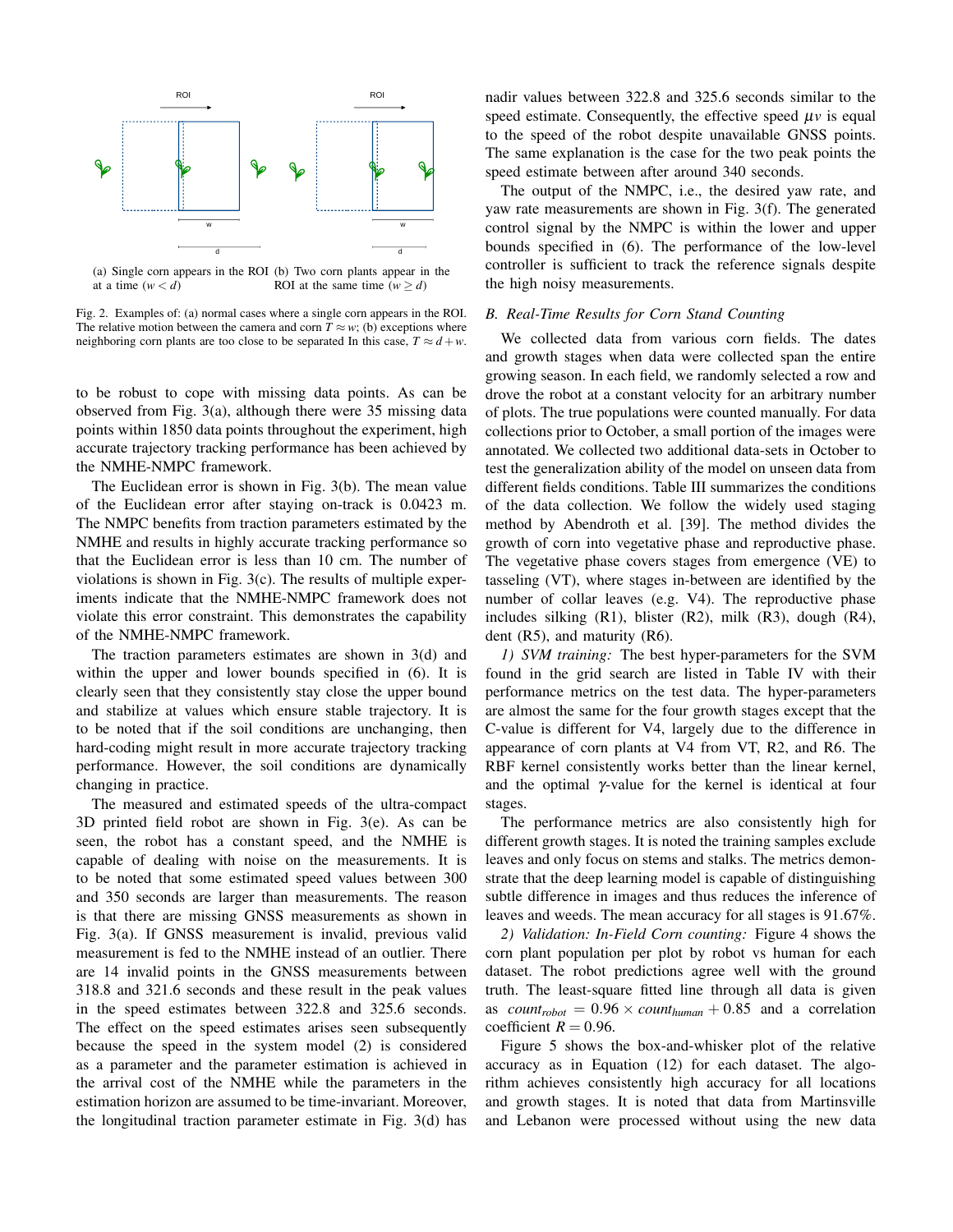

Fig. 3. a) Reference and actual trajectories, and unavailable Global Navigation Satellite System (GNSS) signals on the trajectory. b) Euclidean error. The mean value of Euclidean error is less than 5 cm after being stayed on-track. c) The number of violations. The available space on either side of the field robot is restricted to 0.12 m. It does not violate this accuracy limit. d) Reference and estimated yaw angles, and estimated traction parameters  $\mu$ ,  $\kappa$ . e) Measured and estimated speeds. f) Reference and measured yaw rates.

TABLE III FIELD CONDITIONS FOR EACH DATA COLLECTION, INCLUDING DATE AND LOCATION OF THE FIELD, WHETHER DATA ARE SAMPLED FOR TRAINING IMAGE RECOGNITION MODEL, THE GROWTH STAGE OF CORN PLANTS AT COLLECTION TIME, AND A NUMBER OF PLOTS COLLECTED.

| Date                        | Location         | <b>Training</b> | Growth stage   | <b>Plots</b> |
|-----------------------------|------------------|-----------------|----------------|--------------|
| Jun $6^{\text{th}}$ , 2017  | Assumption, IL   | <b>Yes</b>      | V4             | 16           |
| Jul $6^{th}$ , 2017         | Champaign, IL    | <b>Yes</b>      | VТ             | 10           |
| Aug $2^{nd}$ , 2017         | Champaign, IL    | Yes             | R <sub>2</sub> | 28           |
| Sep 21st, 2017              | Ivesdale, IL     | Yes             | R6             | 10           |
| Oct 25 <sup>th</sup> , 2017 | Lebanon, ID      | No              | V6             | 15           |
| Oct $26^{th}$ , $2017$      | Martinsville, IL | No              | R <sub>6</sub> | 8            |

TABLE IV BEST HYPER-PARAMETERS FOUND IN THE GRID SEARCH AND THEIR CORRESPONDING PERFORMANCE METRICS ON THE TEST DATA.

|                       | V4     | VT     | R <sub>2</sub> | R6     |
|-----------------------|--------|--------|----------------|--------|
| kernel                | rbf    | rbf    | rbf            | rbf    |
| C                     | 10     | 100    | 100            | 100    |
| γ                     | 0.001  | 0.001  | 0.001          | 0.001  |
| accuracy              | 91.75% | 94.38% | 92.79%         | 87.77% |
| precision             | 0.91   | 0.91   | 0.91           | 0.89   |
| recall                | 0.95   | 0.94   | 0.95           | 0.88   |
| F <sub>1</sub> -score | 0.95   | 0.93   | 0.94           | 0.88   |
|                       |        |        |                |        |

to train SVM. The results demonstrate that the recognition model generalizes well to unseen data and handles real-world variations effectively.

$$
accuracy = 1 - \frac{|count_{robot} - count_{human}|}{count_{human}}
$$
 (12)

### V. CONCLUSIONS

The embedded high precision control and corn stand counting algorithms for a low-cost, ultra-compact 3D printed, autonomous field robot for off-road terrain have been elaborated in this paper.

An NMHE that identifies key terrain parameters using onboard robot sensors and a learning-based NMPC that enables highly accurate tracking have been developed to be capable of autonomously and safely navigating through row based crops. The developed framework for high precision control that enables reliable field robot path tracking in off-road terrain provides less than 5 cm accuracy in the presence of slip and does not violate the 12 cm accuracy limit to avoid crop damage.

The developed vision algorithm based on color imagery recognizes corn stalks robustly in the presence of interference from leaves and weeds, yet only requires relatively small amount of data for training to estimate corn plant population. This was achieved by fusing a leading deep learning model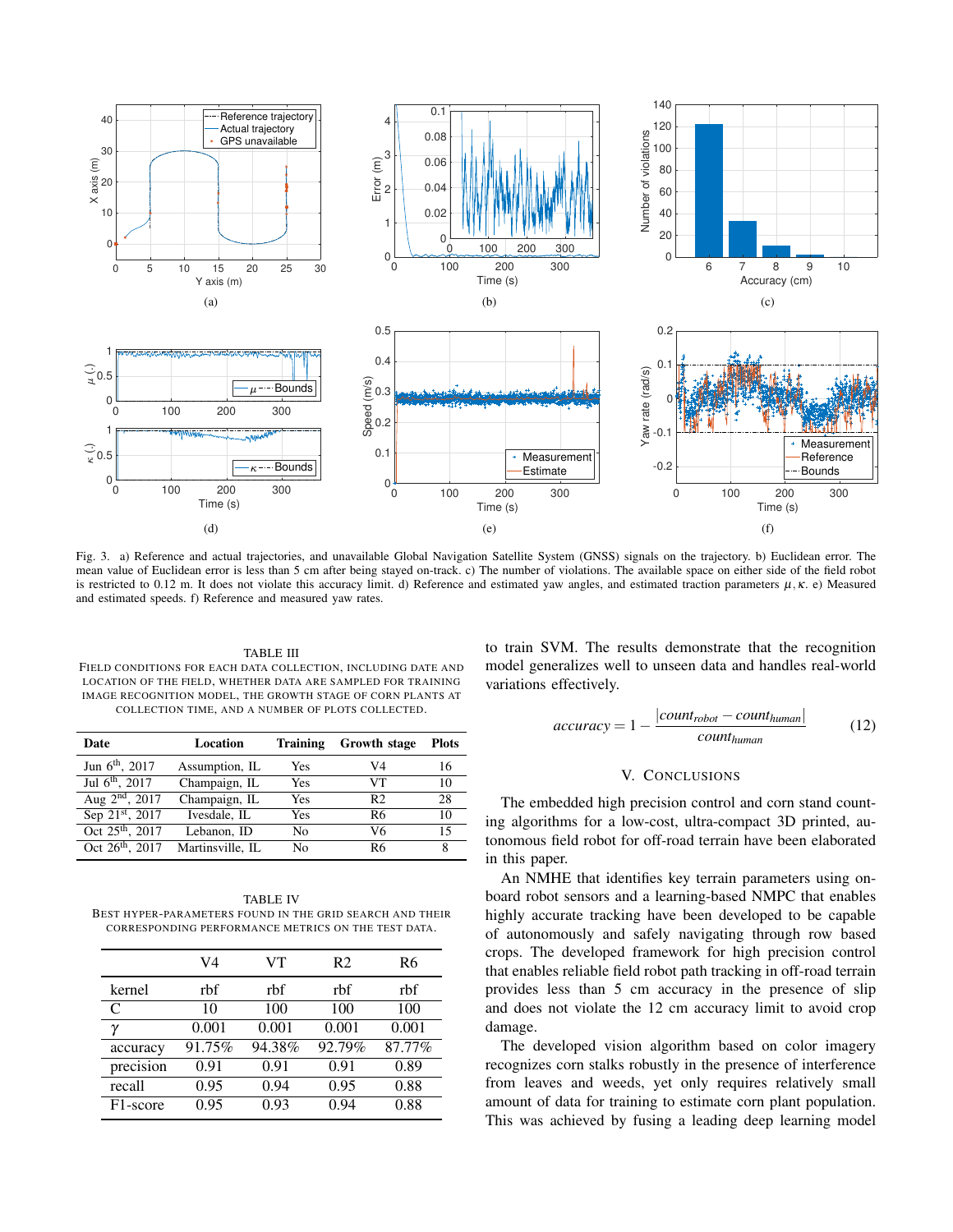

Fig. 4. Scatter plot of corn plants per plot counted by robot vs human for each dataset. The line represents a linear fit through all data. The robot predictions agree well with the ground truth with the correlation coefficient  $R = 0.96$ .



Fig. 5. Box plot of the accuracy as in Equation (12) for each dataset. The accuracy stays consistent for different locations and growth stages even for datasets from Martinsville and Lebanon where no new training data are used.

with Support Vector Machine Classifiers. Our method was tested at five different growth stages and locations. The robot predictions agreed well with the ground truth with *countrobot* =  $0.96 \times \text{count}_{human} + 0.85$ . Least-square regression shows strong correlation  $(R = 0.96)$  between populations given by robot and human. In addition, the accuracy stays consistently high for all growth stages and locations. These results establish that ultra-compact, lightweight, autonomous agricultural robots equipped with exteroceptive sensors and artificial intelligence could be utilized to relieve the phenotyping bottleneck.

#### ACKNOWLEDGMENTS

The information, data, or work presented herein was funded in part by the Advanced Research Projects Agency-Energy

(ARPA-E), U.S. Department of Energy, under Award Number DE-AR0000598. The views and opinions of authors expressed herein do not necessarily state or reflect those of the United States Government or any agency thereof.

Dr. Erkan Kayacan is a postdoctoral researcher at Massachusetts Institute of Technology since February 2018. Any questions or comments should be directed to Girish Chowdhary. We thank EarthSense Inc. for valuable suggestions.

The authors would like to thank Benjamin Thompson and others at Distributed Autonomous Systems Laboratory for valuable contributions to the design and construction of the TerraSentia robot.

#### **REFERENCES**

- [1] R. T. Furbank and M. Tester, "Phenomics–technologies to relieve the phenotyping bottleneck," *Trends in plant science*, vol. 16, no. 12, pp. 635–644, 2011.
- [2] J. L. Araus and J. E. Cairns, "Field high-throughput phenotyping: the new crop breeding frontier," *Trends in plant science*, vol. 19, no. 1, pp. 52–61, 2014.
- [3] E. J. van Henten, D. Goense, and C. Lokhorst, *Precision agriculture '09*, D. Goense, E. J. van Henten, and C. Lokhorst, Eds. The Netherlands: Wageningen Academic Publishers, 2009.
- [4] P. Biber, U. Weiss, M. Dorna, and A. Albert, "Navigation system of the autonomous agricultural robot bonirob," in *Workshop on Agricultural Robotics: Enabling Safe, Efficient, and Affordable Robots for Food Production (Collocated with IROS 2012), Vilamoura, Portugal*, 2012.
- [5] A. Shafiekhani, S. Kadam, F. B. Fritschi, and G. N. DeSouza, "Vinobot and vinoculer: Two robotic platforms for high-throughput field phenotyping," *Sensors*, vol. 17, no. 1, 2017.
- [6] T. Mueller-Sim, M. Jenkins, J. Abel, and G. Kantor, "The robotanist: A ground-based agricultural robot for high-throughput crop phenotyping," in *2017 IEEE International Conference on Robotics and Automation (ICRA)*, May 2017, pp. 3634–3639.
- [7] E. Kayacan, E. Kayacan, H. Ramon, and W. Saeys, "Distributed nonlinear model predictive control of an autonomous tractortrailer system," *Mechatronics*, vol. 24, no. 8, pp. 926 – 933, 2014.
- [8] K. He, X. Zhang, S. Ren, and J. Sun, "Deep residual learning for image recognition," in *Proceedings of the IEEE conference on computer vision and pattern recognition*, 2016, pp. 770–778.
- [9] A. Krizhevsky, I. Sutskever, and G. E. Hinton, "Imagenet classification with deep convolutional neural networks," in *Advances in neural information processing systems*, 2012, pp. 1097–1105.
- [10] C. Szegedy, W. Liu, Y. Jia, P. Sermanet, S. Reed, D. Anguelov, D. Erhan, V. Vanhoucke, and A. Rabinovich, "Going deeper with convolutions," in *Proceedings of the IEEE conference on computer vision and pattern recognition*, 2015, pp. 1–9.
- [11] K. Simonyan and A. Zisserman, "Very deep convolutional networks for large-scale image recognition," *arXiv preprint arXiv:1409.1556*, 2014.
- [12] K. Iagnemma, S. Kang, H. Shibly, and S. Dubowsky, "Online terrain parameter estimation for wheeled mobile robots with application to planetary rovers," *IEEE Transactions on Robotics*, vol. 20, no. 5, pp. 921–927, Oct 2004.
- [13] L. E. Ray, "Estimation of terrain forces and parameters for rigid-wheeled vehicles," *IEEE Transactions on Robotics*, vol. 25, no. 3, pp. 717–726, June 2009.
- [14] E. Kayacan, E. Kayacan, H. Ramon, and W. Saeys, "Modeling and identification of the yaw dynamics of an autonomous tractor," in *2013 9th Asian Control Conference (ASCC)*, June 2013, pp. 1–6.
- [15] S. U. Lee and K. Iagnemma, "Robust motion planning methodology for autonomous tracked vehicles in rough environment using online slip estimation," in *2016 IEEE/RSJ International Conference on Intelligent Robots and Systems (IROS)*, Oct 2016, pp. 3589–3594.
- [16] E. Kayacan, E. Kayacan, H. Ramon, and W. Saeys, "Nonlinear modeling and identification of an autonomous tractor-trailer system," *Computers and Electronics in Agriculture*, vol. 106, pp. 1 – 10, 2014.
- [17] S. U. Lee, R. Gonzalez, and K. Iagnemma, "Robust sampling-based motion planning for autonomous tracked vehicles in deformable high slip terrain," in *2016 IEEE International Conference on Robotics and Automation (ICRA)*, May 2016, pp. 2569–2574.